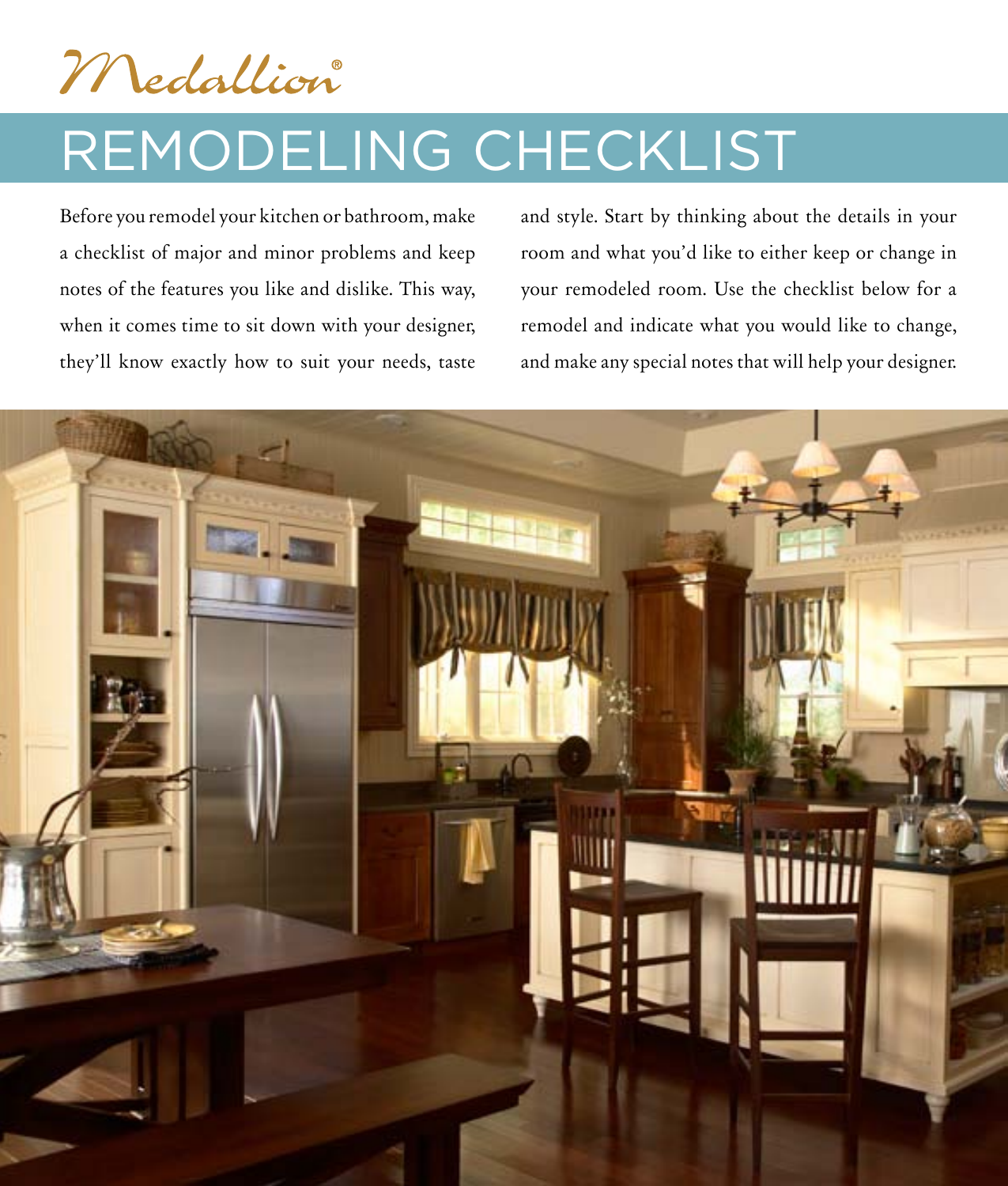## Assess YOUR NEEDS

## **remodeling project**

How soon are you planning to remodel?

Do you have a contractor/remodeler?  $\Gamma$  Yes  $\Box$  No

What is your budgeted investment?

What is the reason for making the change?

Which rooms will need cabinetry?

 $\Box$  Kitchen

 $\Box$  #  $\qquad$  Bath(s)

□ Library/Office

 $\Box$  Laundry

 $\square$  Entertainment area

 $\Box$  Other

When will the cabinets be needed?

Approximate start date: / /

| Completion date: |  |  |
|------------------|--|--|
|------------------|--|--|

Are you willing to change the location of doors and/or windows if necessary?

 $\Box$  Yes

 $\Box$  No

If yes, please explain:

What new appliances are you considering and what appliances will be re-used?

What small appliances will you need space for?

| $\Box$ Coffeemaker    | $\Box$ Blender |
|-----------------------|----------------|
| $\Box$ Toaster        | $\Box$ Mixer   |
| $\Box$ Food Processor | $\Box$ Wok     |
| $\Box$ Other          |                |

| Has anyone prepared a kitchen design for you? |  |  |  |
|-----------------------------------------------|--|--|--|
|                                               |  |  |  |



|                                       | 1 |  |
|---------------------------------------|---|--|
| <b>BB</b> <sup>+</sup> ESP<br>i.<br>Ŀ |   |  |

Kitchen

What do you like about your present kitchen?

What do you dislike about your present kitchen?

How many family members are in your household?

Adults Teens Children Pets

What is your décor/color preference?

What is your wood preference?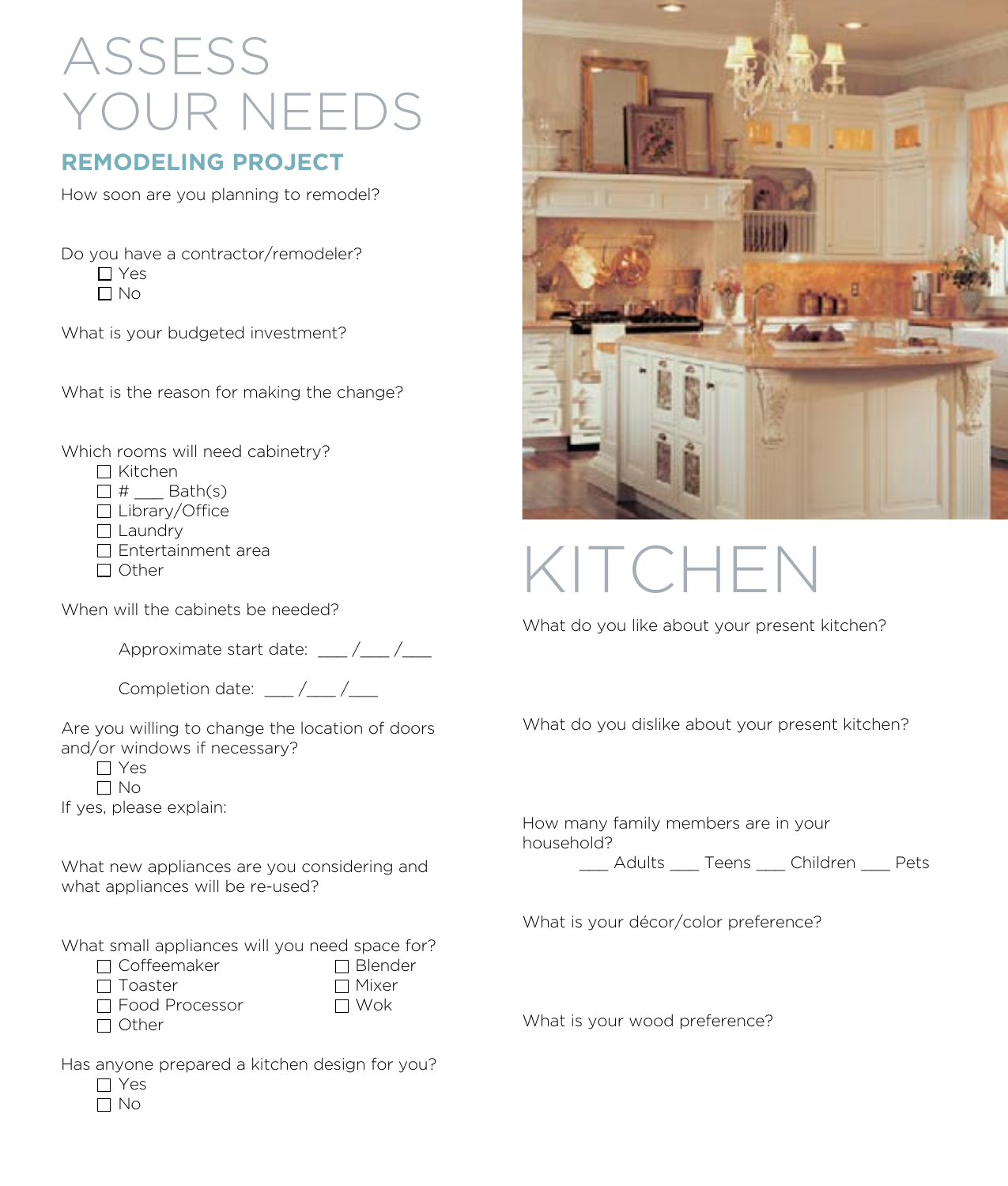Do you have any ideas, or have you collected any pictures or sketches that you would like to incorporate into your kitchen design?

|              | ۰¢.<br>↩     |
|--------------|--------------|
| $\mathbf{I}$ | $N_{\Omega}$ |

Do you enjoy:

| 1 Cookina |
|-----------|
|           |

- □ Gourmet cuisine
- $\square$  Baking
- $\Box$  Canning

 $\Box$  Other, please specify:

Do you entertain frequently?

- Yes
- $\Box$  No

Features you would like to see in your new kitchen: What secondary activities do you want to take place in the kitchen?

| $\Box$ Appliance Garage    | $\Box$ Sliding Trays    |
|----------------------------|-------------------------|
| □ Lazy Susan               | □ Bookcase              |
| □ Spice Storage            | $\Box$ Trash Hamper     |
| $\Box$ Tilt-out Sink Tray  | $\Box$ Cutlery Tray     |
| $\Box$ Bread Box           | □ Cutting Board         |
| Mullion Doors              | $\Box$ File Drawers     |
| $\Box$ Tray Divider        | □ Open Shelving         |
| □ Utility Cabinet          | $\Box$ Pantry           |
| $\Box$ Decorative Moldings | $\Box$ Recycling Center |
| □ Wine Storage             | Desk Area               |
|                            |                         |

Do you prepare at least one meal every day?

 Yes  $\Box$  No

How many members are normally served at once?

Is there a separate dining room?

 $\Box$  Yes  $\Box$  No

Do you own or plan to purchase a table for the kitchen?

 Yes  $\Box$  No

Size ft. in.

Shape

- $\Box$  Square
- Round
- $\Box$  Oval
- □ Rectangular

Are you the primary cook? □ Yes  $\Box$  No

Is the primary cook right handed?

□ Yes  $\Box$  No

How tall are you? ft. in.

How tall is the other cook? ft. in.

Is there anyone in the household with special needs?

- $\Box$  Left handed
- $\Box$  Physically challenged
- $\Box$  Other, please explain:

In what areas should the special requirements be incorporated?

How often do you grocery shop?

| $\Box$ Every other week | $\Box$ Weekly |
|-------------------------|---------------|
| $\Box$ Twice a week     | $\Box$ Daily  |
| $\Box$ Other            |               |
|                         |               |

Do you purchase any products in bulk (quantity)?

 Yes  $\Box$  No

Where do you presently store your packaged foods and canned goods?

Where do you presently store tall cleaning and ironing equipment?

Do you recycle?  $\Box$  Yes  $\Box$  No

Location of recycling bins:

What recycle bins are needed?

 $\Box$  Glass  $\Box$  Plastic □ Newspaper  $\Box$  Magazines